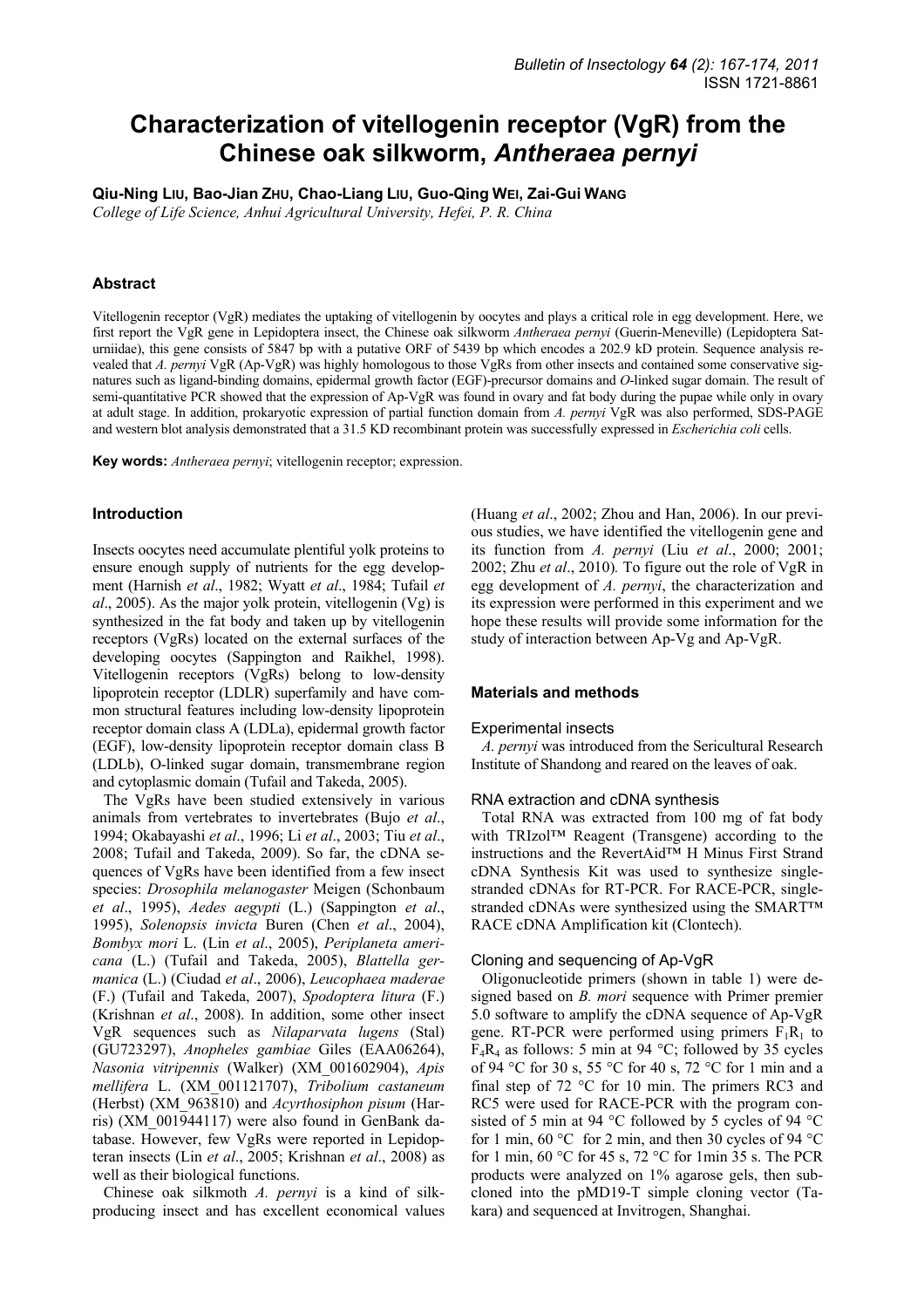| Table 1. The primers used for PCR. |  |  |  |  |  |
|------------------------------------|--|--|--|--|--|
|------------------------------------|--|--|--|--|--|

| Primer No                  | Primer sequences               |
|----------------------------|--------------------------------|
| $F1(797-816)$              | 5'-TGGCCCGCCCTCAGTGCTCA-3'     |
| R <sub>1</sub> (2133-2152) | 5'-GTAGCGTGCGCAAGGACAAC-3'     |
| $F2(2110-2132)$            | 5'-TCTGGCAGCGGCTACATTGAGG-3'   |
| R2(3281-3302)              | 5'-TACCCGGGCTTGCATGATACG-3'    |
| $F3(2955-2976)$            | 5'-CGGGCTCTGCGTGGCTAAGGAT-3'   |
| R3(4379-4400)              | 5'-CTGGCGCATCTCCTCCTGGTGA-3'   |
| F4(4223-4246)              | 5'-CGGAGTCGGGGAAGCTGATAGAAT-3' |
| R4(5309-5332)              | 5'-ACAGGCCAGCGGTACAAACAGGAC-3' |
| RC5(848-868)               | 5'-AGCCGTCGGCGCATTCACAAG-3'    |
| RC3(5140-5161)             | 5'- ACGGCTTATACAGAGGTGAGGT-3'  |

Construction of recombinant plasmids and protein expression

# **Results**

Sequence analysis of Ap-VgR

To investigate the function of VgR in *A. pernyi*, the forward primer: 5'- CAGAAGCTTCTAGGAGGGAG GCGCCA-3' and reverse primer: 5'- CGCCTCGAGGA GCTCGACCCGTCCATC -3' (restriction enzyme sites *Hind* III and *Xho*I were underlined) were designed to amplify the partial function domain (residues 175-456) of VgR by PCR. The PCR product and Pet-28a vector were ligated after they were both digested with restriction enzymes *Hind* III and *Xho* I. The recombinant plasmids (Pet-VgR) were identified by sequencing and then transformed into *Escherichia coli* BL21 (DE3) cells (TransGen) for protein expression.

# Western blotting

The recombinant protein was analyzed by SDS-PAGE, then transferred onto a polyvinylidene difluoride (PVDF) membrane by an electrophoretic transfer system. Membranes were blocked with phosphate-buffered saline containing 0.1% Tween-20 and subsequently incubated with anti-His tag antibodies for 2 h at room temperature, then washed by PBST and incubated with horseradish peroxidase (HRP)-conjugated sheep antirabbit IgG antibody (Sigma) for 1 h at room temperature (Zhu and Wu, 2008), the final detection was performed with a HRP-DAB Detection Kit (Tiangen).

# Detection of Ap-VgR expression by semi-quantitative PCR

The examined tissues mid-intestine, silk gland, hemocytes, fat body, testis, integument, ovary, malpighian, antennae, wings, thorax and head were sampled from ten fifth instar larvae, pupae or adults, respectively. Semi-quantitative PCR was carried out with specific primers  $F_4$  R<sub>4</sub> to determine the expression level of Ap-VgR and the actin gene (GenBank no. GU073316) was used as an internal reference (with primers F: 5′- TCTGGCACCCCACCTTCTAC-3' and R: 5'-CCGATTGTGATGACTTGAC-3′). The amplification program for PCR was used as 94 °C for 3 min and 27 cycles of 94 °C for 30 s, 55 °C for 30 s, 72 °C for 15 s.

A full-length Ap-VgR cDNA fragment of 5847 bp (GenBank no. JN003583) was obtained by RT-PCR and RACE–PCR. Nucleotide sequence analysis revealed that Ap-VgR contains a 138 bp 5′-untranslated sequence, a putative ORF of 5439 bp, a 270 bp 3'untranslated region and a putative polyadenylation signal upstream of the poly (A) (figure 1). Based on the entire amino acid sequence, the signal peptide, lowdensity lipoprotein receptor domain class A (LDLa), epidermal growth factor (EGF), low-density lipoprotein receptor domain class b (LDLb), O-linked sugar domain, transmembrane, and cytoplasmic domain were found using the ExPASy Proteomics tools. The percentage of similarity of the deduced amino acid sequence of Ap-VgR toward vitellogenin receptor sequences from *D. melanogaster*, *A. aegypti*, *S. invicta*, *B. mori*, *P. americana*, *B. germanica*, *L. maderae*, *S. litura*, *N. lugens*, *A. gambiae*, *N. vitripennis*, *A. mellifera*, *T. castaneum* and *A. pisum* was 28.3%, 29.1%, 28.1%, 98.9%, 30.1%, 29%, 28.7%, 56%, 28.2%, 30%, 28.7%, 29%, 29.6% and 28.6%, respectively. Phylogenetic analysis indicated that Ap-VgR was highly homologous to *B.* 

# Protein expression and Western blotting

*mori* VgR (figure 2).

A recombinant protein with a molecular weight of about 31.5 kDa was detected by SDS-PAGE and its expression was not influenced by different IPTG concentrations (figure 3). The result of Western blotting analysis of recombinant protein showed that a 31.5 kDa consensus protein band was found in recombinant plasmids Pet-VgR while none in control group (figure 4). All this indicate the successful expression of the recombinant protein in *Escherichia coli* cells.

# The expression of Ap-VgR in various tissues at different developmental stages

As the results showed (figure 5), Ap-VgR gene was differentially expressed in tissues and developmental stages. No expression was detected in various tissues at the larvae stages. The expression was found in ovary and fat body at the pupae stage while only in ovary at the adult stage.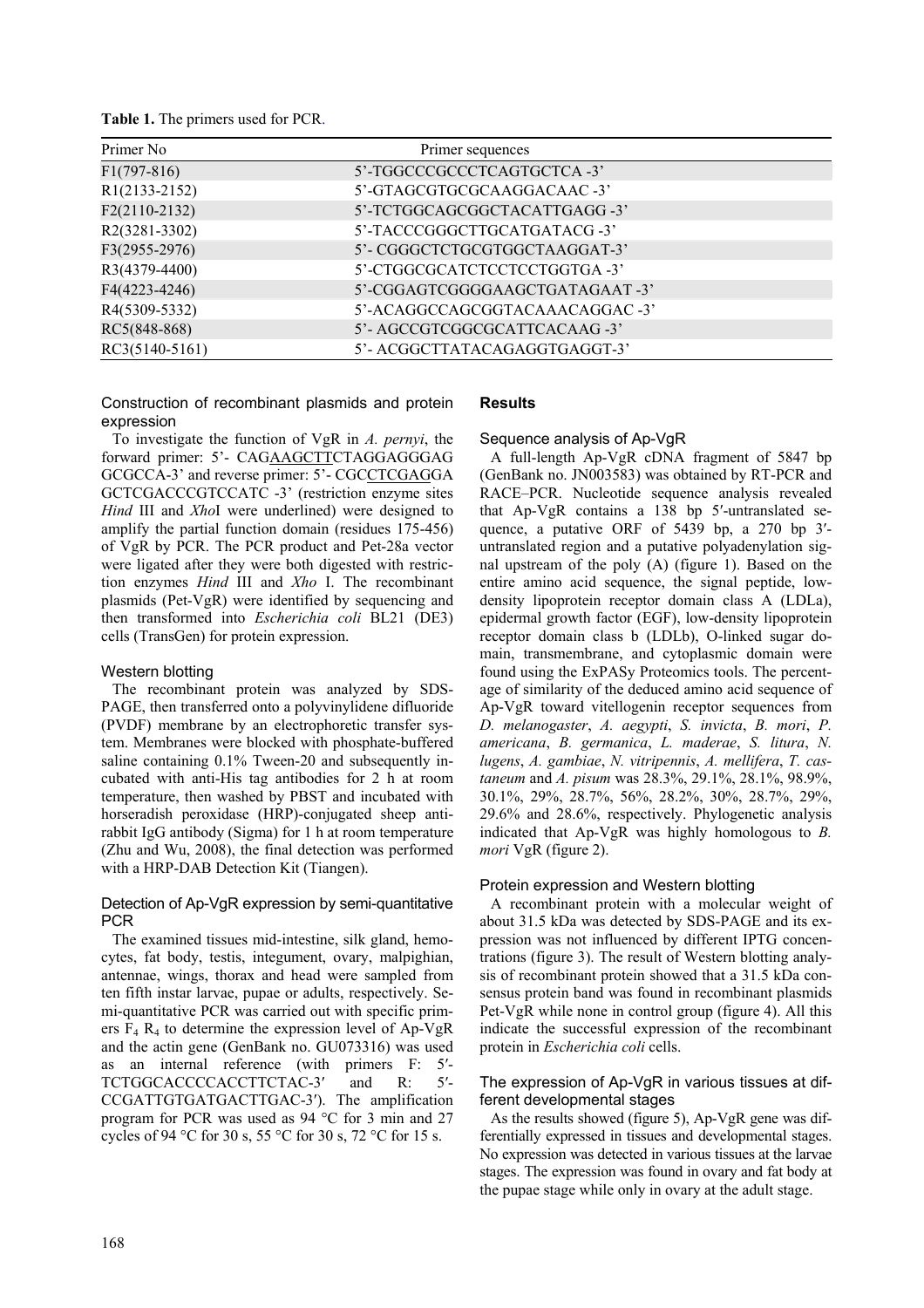-138 CGCCACTTTTTCCAAAAG GGGTAATAATTTAAATTTTTAA A T T T A A A C C C T T T T T T T T T T G T A A T A C A T C A A T C A T T T T A A T T C A T A T T T A C C T T C A C A A T C G T C G A T G A A G A A T C G C C C T C A A C A C A A T A G A T C A G A 1 ATGAAGGTAGTTTTGTTAGCAATAGTTCTATGTACAACCTCGTGCGCGGGGCAGTTCGTT 1 M \_ \_ K \_ \_ V \_ \_ V \_ \_ L \_ \_ L \_ \_ A \_ \_ I \_ \_ V \_ \_ L \_ \_ C \_ \_ T \_ \_ T \_ \_ S \_ \_ C \_ \_ A \_ \_ G \_ Q \_ F \_ V signal peptide (residues 1–17) 61 GACGAAATGCAAGTCTACGAGAA GG A A TG C C TG G GC G AG GA T G T G T T TC C G T G C A T G TC C 21 D E M Q V Y E K E C L G E D V F P C M 121 GGGGGATGCATACAGCAGTCCCAGTACTGCGACGGGAAGGTGGACTGCGACGATGGAACC 4 1 G G C I Q Q S Q Y C D G K V D C D D G T Low-density lipoprotein receptor domain class A LDLa (residues 29–67) 181 GACGAGAACTATTGTCTTGATCACAAGCCAGACGCTCAGTTCTG TAACGAGACCCACCAG 6 1 D E N Y C L D H K P D A Q F C N E T H Q 241 TTCA TGTG TCGG GATAGCAA GAAGTGCA TCCCGAAC CATTGGA TCTGTAA TA ACGACATC 8 1 F M C R D S K K C I P N H W I C N N D I LDLa (residues 74–113) 301 GATTGCGACGAC GGAAG TG A TGAG CTA A ATTGCAC TTTGG TTCC TG TGGC TA CTGG TAA A 1 0 1 D C D D G S D E L N C T L V P V A T G K 361 TGCAAAGGTTTTCTGTGCGGCGATGGAAAATGTATCTCCAGTCTTTGGTTATGTGATGGA 1 2 1 C K G F L C G D G K C I S S L W L C D G 421 AGCTACGACTGCAAGGATAAGAGCGATGAGAATTCACCGGAAAACTGCCGTCACAGCCTC 1 4 1 S Y D C K D K S D E N S P E N C R H S L LDLa (residues 120–158) 481 CTGTCCCACTCGATGCTAAGCGGATCGGATTGCCAGGATTGGCTAGGAGGGAGGCGCCAA 1 6 1 L S H S M L S G S D C Q D W L G G R R Q 541 TACAAATGCACGGACTCCTCGTTTTGCCTCCCGAGTGAAATGATGTGTGATGGCATGCAG 1 8 1 Y K C T D S S F C L P S E M M C D G M Q LDLa (residues 175–214) 601 GACTGCAAGGACGGCAGTGACGAGAGATCCTTCTGTGCCAACTGGCACACGATGTGCGCG 201 <u>D C K D G S D E R S F C A N</u> W H T M C A 661 AACCACACGTGCCTCGGTGACAAGGCCTCGTGTGTGCCGGACCGCGCCGGGCCCACGTGC 221 N H T C L G D K A S C V P D R A G P epidermal growth factor (EGF) (residues 211–259) 721 GAGTGTCTCAACCACCTCAACCTGCGTCGGTACAATACCTCGACCGGGGCCTGCGACGA C 241 E C L N H L N L R R Y N T S T G A C D D 781 A TCGACGAGTGCGCGCTGGC CCGCCCTCAGTGCTCCCACTACTGCGTCAACGCGGACGGC 2 6 1 I D E C A L A R P Q C S H Y C V N A D G EGF-CA (residues 260–300) 841 CATTTCACTTGTGAATGCGCCGACGGCTACTTCAAGGACGAACTTAAGTACTTGTGCTAC 2 8 1 H F T C E C A D G Y F K D E L K Y L C 901 GCTA CCGGTCCC GAACCCC TGTTGTTC TACAGTACA CGAAACG A AATTAA ATATC TGAA A 3 0 1 A T G P E P L L F Y S T R N E I K Y L K 961 GTGAAGTCGAAGGAAGTGGTCACACTGGCGACTGGAATAAAAAAGGCTCACGGGGTCACA 3 2 1 V K S K E V V T L A T G I K K A H G V T 1021 TCGAACGGAATATACGTTTACTGGGTGGAAACAGCTGAAGGTCATCAAGCCATCGTCAAA 3 4 1 S N G I Y V Y W V E T A E G H Q A I V K 1081 GCTCACATAGACGACGTAGAAAACACTCGACAGGTAATAGTCGGTCTAGGTCTAGAGGAT 3 6 1 A H I D D V E N T R Q V I V G L G L E D 1141 CCAGGCGATATAGCCATTGATTTCATGGCCCGCCACATTTACTTCGGCGATGCTGAAAGG 3 8 1 P G D I A I D F M A R H I Y F G D A E R Low-density lipoprotein receptor domain class B LDLb (residues 371–413) 1201 GGCC TGA TCTTC GTA TGCTA CGATAGCG GCTTCA AA TGTTTTAC TTTG AAAGC TGACA C C 4 0 1 G L I F V C Y D S G F K C F T L K A D T 1261 AAACATCCCAAGTTCATCACTCTGGACCCGGTGCACGGGAAGATGTACTGGGCCGATTGG 4 2 1 K H P K F I T L D P V H G K M Y W A D W LDLb (residues 414–456)

### *(continued)*

**Figure 1.** Nucleotide sequence and deduced amino acid sequence of vitellogenin receptor of *A. pernyi* (Ap-VgR). Termination codon (TAA) is indicated by asterisk, the polyadenylation signals AATAAA are double-underlined.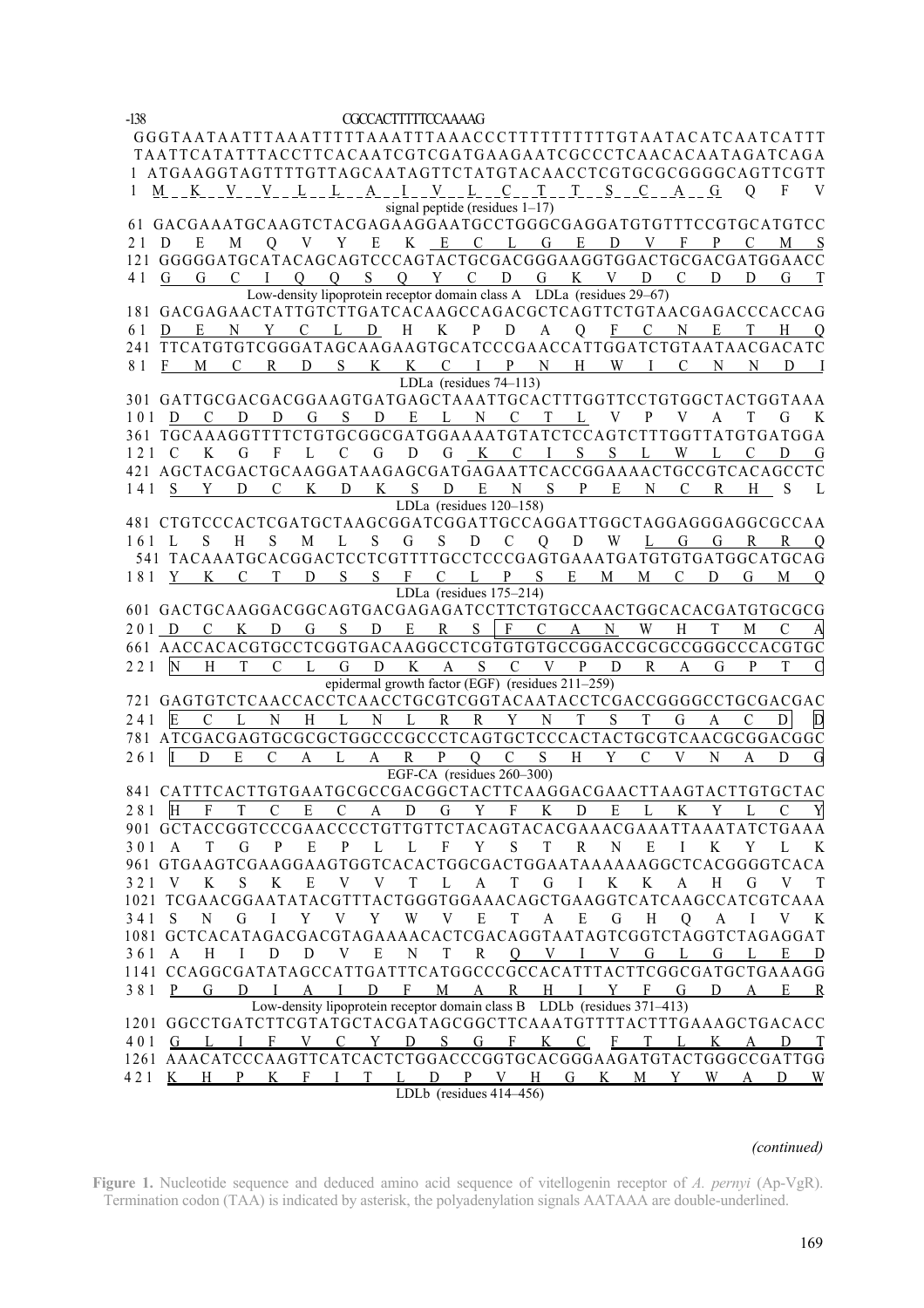|       | 1321 CACAGCCGGGGGGTGATAATGAGGGCCAAGATGGACGGGTCGAGCTCTGAGGTGCTGGTA                 |              |                |                                    |               |               |           |              |                             |                |                             |               |   |              |              |              |                                |
|-------|-----------------------------------------------------------------------------------|--------------|----------------|------------------------------------|---------------|---------------|-----------|--------------|-----------------------------|----------------|-----------------------------|---------------|---|--------------|--------------|--------------|--------------------------------|
|       | 441 H S R A V I M R A K M D G S S S E V L V                                       |              |                |                                    |               |               |           |              |                             |                |                             |               |   |              |              |              |                                |
|       | 1381 GAGTCGATGACGTCATTCGCCAGTGGCCTGGCGCTGGACGTGCCCAACGACAGACTCTAC                 |              |                |                                    |               |               |           |              |                             |                |                             |               |   |              |              |              |                                |
|       |                                                                                   |              |                |                                    |               |               |           |              |                             |                |                             |               |   |              |              |              |                                |
|       | 461 ESM TSFASGLALD VPNDRLY                                                        |              |                |                                    |               |               |           |              | LDLb (residues $457-496$ )  |                |                             |               |   |              |              |              |                                |
|       |                                                                                   |              |                |                                    |               |               |           |              |                             |                |                             |               |   |              |              |              |                                |
|       | 1441 TTTGTTGATAAGACCATCAAAGTTGTTCTGCTAAGCACTAAGGTCGTTTACTCATTATTC                 |              |                |                                    |               |               |           |              |                             |                |                             |               |   |              |              |              |                                |
| 481   | F V D K T I K V V L L S T K V V                                                   |              |                |                                    |               |               |           |              |                             |                |                             |               |   |              |              | Y S L        |                                |
|       | 1501 AAAGAGGCCCACCACCATCCTTACGCGATATCGGTGTTCGAGAACACGGTGTACTGGAGC                 |              |                |                                    |               |               |           |              |                             |                |                             |               |   |              |              |              |                                |
| 501   | K E A H H                                                                         |              |                | H P <u>Y A I S V F E N T V Y W</u> |               |               |           |              |                             |                |                             |               |   |              |              |              |                                |
|       |                                                                                   |              |                |                                    |               |               |           |              | LDLb (residues $497-537$ )  |                |                             |               |   |              |              |              |                                |
|       | 1561 GATTGGATATCAGACTCCATCCAGACTACAGATAAGATTCACAGCTCTTCGCAGAGACAG                 |              |                |                                    |               |               |           |              |                             |                |                             |               |   |              |              |              |                                |
| 5 2 1 | D W I S D S I O T T D K I H S S S Q R                                             |              |                |                                    |               |               |           |              |                             |                |                             |               |   |              |              |              | $\overline{Q}$                 |
|       | 1621 GTGCTCCTCAAGATGGACACTTCGGTATTTGGTCTCCATATGTACCACCCAGCGTTGATG                 |              |                |                                    |               |               |           |              |                             |                |                             |               |   |              |              |              |                                |
|       | 541 V L L                                                                         | K            | M              |                                    | D T           |               |           |              |                             |                | S V F G L H M               |               | Y | H            | P            | A            | L<br>M                         |
|       |                                                                                   |              |                |                                    |               |               |           |              |                             |                |                             |               |   |              |              |              |                                |
|       | 561 K K I P                                                                       |              | H              | $\boxed{P}$                        | $\mathcal{C}$ | D             | E         | H            | $\overline{P}$              |                | C S                         | H             | F | $\mathbf{C}$ | $\mathbf{L}$ | V            | T                              |
|       |                                                                                   |              |                |                                    |               |               |           |              | EGF (residues $566 - 600$ ) |                |                             |               |   |              |              |              |                                |
|       | 1741 ATCGACACCTACTCGTGTGCTTGTCCAGACGAAATGGAAAACAAGAACGGCAGATGCATC                 |              |                |                                    |               |               |           |              |                             |                |                             |               |   |              |              |              |                                |
|       | $581$   I D                                                                       | Y            | S              | $\mathcal{C}$                      |               |               | A C P D E |              |                             | M              | E                           | $\mathbf N$   | K | N            | $\mathsf{G}$ | $\mathbf{R}$ |                                |
|       | 1801 CCCAAAGATGACTATCGCCCTCTGCATCTGATAGTCGGCAGCGGTAGACTGTTCACCAAG                 |              |                |                                    |               |               |           |              |                             |                |                             |               |   |              |              |              |                                |
|       | $K$ D D                                                                           |              | Y              | R P L H L I V G S G                |               |               |           |              |                             |                |                             |               |   | $\mathbf{R}$ | $-L - F$     |              | K                              |
|       | 1861 TTCCGGTTGGACGCCATGGGCAATCCGCACAGTCACGTCACCAACTTCTCCTTGGGACGC                 |              |                |                                    |               |               |           |              |                             |                |                             |               |   |              |              |              |                                |
|       | $L \cdot D$                                                                       |              |                |                                    |               |               |           |              |                             |                |                             |               |   |              |              |              |                                |
| 621 F | $\mathbf{R}$<br>1921 GTGCAAGCTATGACCTATGACTCTGTTCGAGATAGGCTGTATGTGTACGACGGTCGAGAG |              | A              |                                    |               |               |           |              |                             |                | M G N P H S H V T N F S L G |               |   |              |              |              |                                |
|       |                                                                                   |              |                |                                    |               |               |           |              |                             |                |                             |               |   |              |              |              |                                |
|       | 641 V O A M T Y D S V R D R L Y V Y D G R E                                       |              |                |                                    |               |               |           |              | LDLb (residues $630-673$ )  |                |                             |               |   |              |              |              |                                |
|       |                                                                                   |              |                |                                    |               |               |           |              |                             |                |                             |               |   |              |              |              |                                |
|       | 1981 CACTCGATCAGCTATACGAACATGAGCGATTTCACTCACGGCAAAGTGTTCGCCCTGATC                 |              |                |                                    |               |               |           |              |                             |                |                             |               |   |              |              |              |                                |
|       | 661 H S I S Y T N M S D F T H G K V F A L                                         |              |                |                                    |               |               |           |              |                             |                |                             |               |   |              |              |              |                                |
|       | 2041 AAGTTCGGACCCGAGAACGTTGTCGATATGGACTACGATTACGTCTCGGACTCTCTGTAC                 |              |                |                                    |               |               |           |              |                             |                |                             |               |   |              |              |              |                                |
| 681   | $K$ F G                                                                           |              | P E N          |                                    |               |               |           |              |                             |                | V V D M D Y D Y V S D S L   |               |   |              |              |              |                                |
|       |                                                                                   |              |                |                                    |               |               |           |              | LDLb (residues $677-719$ )  |                |                             |               |   |              |              |              |                                |
|       | 2101 ATGCTGGACTCTGGCAGCGGCTACATTGAGGTGTTGTCCTTGCGCACGCTACATCGCGCC                 |              |                |                                    |               |               |           |              |                             |                |                             |               |   |              |              |              |                                |
| 701   | M L D S G S G Y I E V L S L R T L H R A                                           |              |                |                                    |               |               |           |              |                             |                |                             |               |   |              |              |              |                                |
|       | 2161 GTCGTCTACCGCTTCACCGACCGGGAGACTCCCGTCAGCTTCTGCGTGCTGCCGCATTAC                 |              |                |                                    |               |               |           |              |                             |                |                             |               |   |              |              |              |                                |
|       | 721 V V Y                                                                         |              |                | R F T D                            |               |               |           |              |                             |                | R E T P V S F               |               |   | $C$ $V$ $L$  |              |              | $P$ H<br>Y                     |
|       | 2221 GGGAAAATGTTGGTAGCGGTGATGCAGACGGATAACGACAACCGGATTTATGTGGACAGC                 |              |                |                                    |               |               |           |              |                             |                |                             |               |   |              |              |              |                                |
| 741 G | K<br>M                                                                            | $\mathbf{L}$ |                | V A V M Q T D N D N R I            |               |               |           |              |                             |                |                             |               |   |              | Y            | V            | $\overline{D}$<br><sup>S</sup> |
|       | 2281 ATCGGCTTGGATGGAGACGGGAGGCGGCACATCGTCACCGTCAACATCAGAGGTCCCCGG                 |              |                |                                    |               |               |           |              |                             |                |                             |               |   |              |              |              |                                |
|       | $G \cup L$<br>761 I                                                               |              |                | D G D G R                          |               |               |           |              |                             |                | R H I V T V N I R G         |               |   |              |              |              |                                |
|       | 2341 ATAATCCTGAGGTTCTTGCACGGCATGGACAATGTGTACCTGGCGGACGAGGGAAACGGC                 |              |                |                                    |               |               |           |              |                             |                |                             |               |   |              |              |              |                                |
| 781   |                                                                                   | R            |                |                                    | H             | G             | M         | D            | N                           | V <sub>v</sub> | Y                           |               |   | D            | E            | G            |                                |
|       |                                                                                   |              |                |                                    |               |               |           |              | LDLb (residues 769-812)     |                |                             |               |   |              |              |              |                                |
|       | 2401 ATCATAGATTACCTGCACCCTGAAGGTACCGGTAGGGAGAACTTCCGGGAGCTATCGACT                 |              |                |                                    |               |               |           |              |                             |                |                             |               |   |              |              |              |                                |
| 801   | $I$ $I$ $D$                                                                       |              |                | Y L H P E G T G R E                |               |               |           |              |                             |                |                             | N             | F | R            | E            | L            | S<br>T                         |
|       | 2461 TCAATATCCAGTATGGCTGTCACCGAAAACTATATATTCTGGACAGATAGAAGAACCCCG                 |              |                |                                    |               |               |           |              |                             |                |                             |               |   |              |              |              |                                |
| 821   | <sup>S</sup><br>Ι<br>S.                                                           | S.           | M              | A                                  | V             | T.            | E         | N            | Y                           | $\bf{I}$       | F                           | W             | T | D            | R            | R            | T<br>P                         |
|       | 2521 AAGCTATACTGGGCTAATATACACGAAACCTCTCATAAAATCAGAAGGATCGAACTTAGG                 |              |                |                                    |               |               |           |              |                             |                |                             |               |   |              |              |              |                                |
|       | K<br>L                                                                            |              | A              |                                    | I             | H             | E         |              |                             |                | K                           | Ι             |   | R            | L            | E            | L                              |
| 841   | Y                                                                                 | W            |                | N                                  |               |               |           | T            | S.                          | H              |                             |               | R |              |              |              | R                              |
|       | 2581 GCATTCTCAAACTCCTCTCAGCTCCTGCTGCAGACCACGTACCCCCCACCGTCTCCTCAC                 |              |                |                                    |               |               |           |              |                             |                |                             |               |   |              |              |              |                                |
| 861   | $\mathsf{A}$<br>S<br>F                                                            | N            | S              | S                                  | Q             | L             | L         | L            | Q                           | T              | T                           | Y             | P | $\mathbf{P}$ | P            | S            | P<br>Н                         |
|       | 2641 GACCCGCTCACCCAGCACCCGTGCCACAGAGACAACCCGTGCTCCCAGGTCTGCGTCCCG                 |              |                |                                    |               |               |           |              |                             |                |                             |               |   |              |              |              |                                |
| 881   | D<br>P<br>L                                                                       | T            | $\overline{Q}$ | H                                  | P             | $\mathcal{C}$ | H         | $\mathbb{R}$ | D                           | N              | $\mathbf{P}$                | C             | S | O            | V            | C            | V                              |
|       | 2701 ACCCATTCCCCCACGAACCCCTACAGCTATAAATGCCTCTGCTCTCCGGGCCTCGTGTTC                 |              |                |                                    |               |               |           |              |                             |                |                             |               |   |              |              |              |                                |
| 901   | lΤ<br>H<br>S                                                                      | P            | T              | N                                  | P             | Y             | S         | Y            | K                           | C              | L                           | $\mathcal{C}$ | S | P            | G            | $\mathbf{L}$ | V                              |
|       |                                                                                   |              |                |                                    |               |               |           |              | EGF (residues887-926)       |                |                             |               |   |              |              |              |                                |
|       |                                                                                   |              |                |                                    |               |               |           |              |                             |                |                             |               |   |              |              |              |                                |

*(continued)*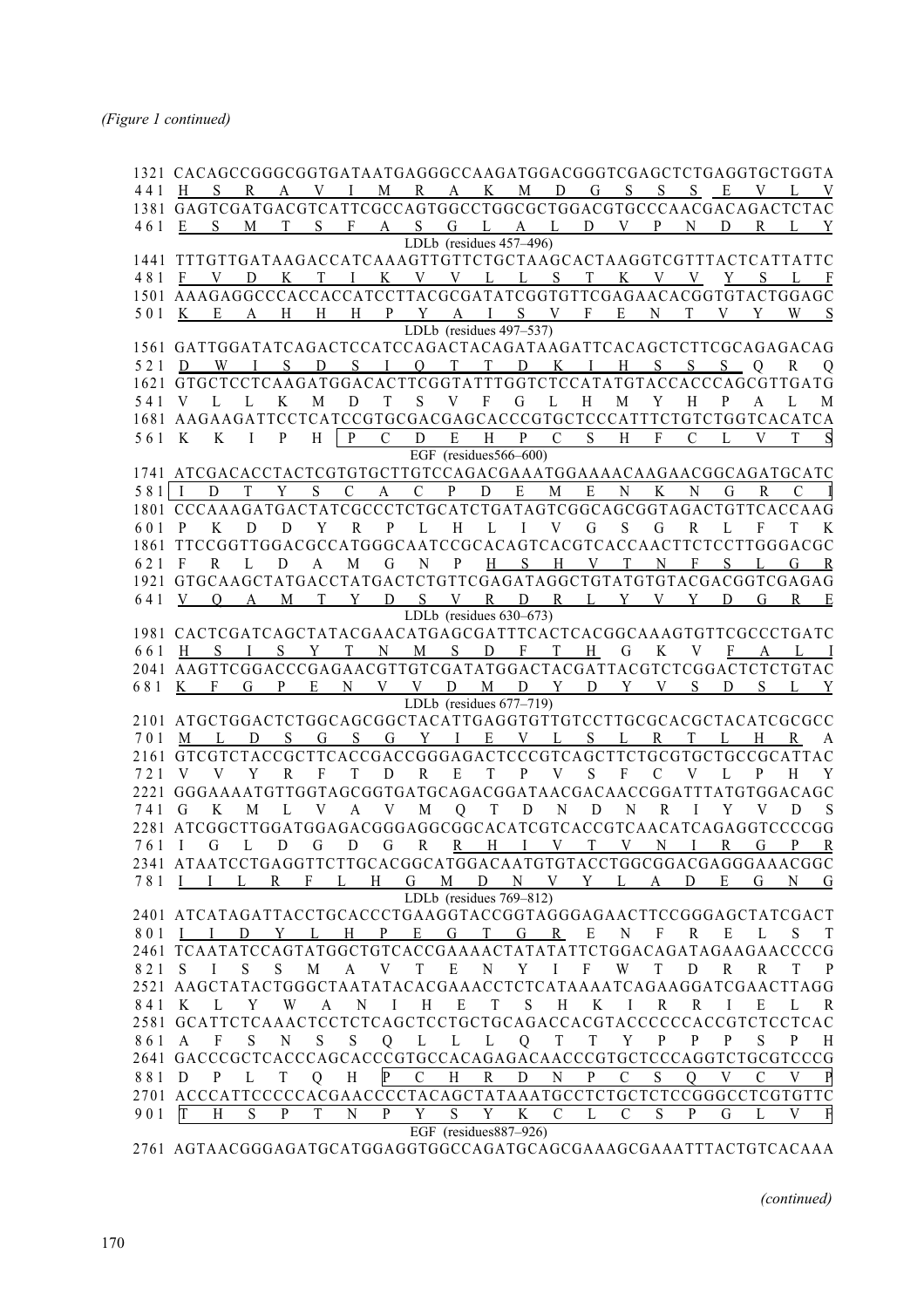| 921      | N                                                                 | G                       | $\mathbb{R}$                  | $\mathcal{C}$                     |               |               |              | MEVA <u>RCSESEIYCHK</u>      |                 |             |              |               |              |                |               |                |              |               |   |
|----------|-------------------------------------------------------------------|-------------------------|-------------------------------|-----------------------------------|---------------|---------------|--------------|------------------------------|-----------------|-------------|--------------|---------------|--------------|----------------|---------------|----------------|--------------|---------------|---|
|          | 2821 AGCAATATATGTGTGGAGAAACACAAGAGGTGCAATGGAGTCGTGGACTGTTCGAGGGGA |                         |                               |                                   |               |               |              |                              |                 |             |              |               |              |                |               |                |              |               |   |
|          | 941 S N I C V E K H K R C N G V V D C S R G                       |                         |                               |                                   |               |               |              |                              |                 |             |              |               |              |                |               |                |              |               |   |
|          |                                                                   |                         |                               |                                   |               |               |              | LDLa (residues 930-968)      |                 |             |              |               |              |                |               |                |              |               |   |
|          | 2881 GAAGACGAGGAAGGATGTACACATATTACAAAGCAGCCCGAAAGTCAGTGCGAACCCAAT |                         |                               |                                   |               |               |              |                              |                 |             |              |               |              |                |               |                |              |               |   |
|          | 961 ED <u>EEG C T H</u> I T K Q P E S Q C E P N                   |                         |                               |                                   |               |               |              |                              |                 |             |              |               |              |                |               |                |              |               |   |
|          | 2941 GAGATACTCTGCTACGGGCTCTGCGTGGCTAAGGATTCCCCTTCCCCTTGTTCGCCTGGG |                         |                               |                                   |               |               |              |                              |                 |             |              |               |              |                |               |                |              |               |   |
| 981 E    | $\blacksquare$                                                    |                         | L C Y                         |                                   | $G$ L         |               |              | $C$ V A K D                  |                 |             |              | S             | P            | S              | P             | $\mathcal{C}$  | S.           | P             | G |
|          | 3001 AAACATTCAGCCGTTGCAGACCTGACGACCCCTCCCCCTCTGAAATGCGACTGGAACCAG |                         |                               |                                   |               |               |              |                              |                 |             |              |               |              |                |               |                |              |               |   |
| 1001 K   |                                                                   | S<br>H                  | A                             | V                                 | $\mathbf{A}$  | $\Box$        | $\mathbf{L}$ |                              | $T$ $T$ $P$ $P$ |             |              | $\mathbf{P}$  | L            | K C            |               | $\overline{D}$ | W            | N             |   |
|          | 3061 TTCACGTGCAAGGAGAGCCCGGTCTGCATCTCGCGGTCGCTGCTCTGTGACGGAGCCAAG |                         |                               |                                   |               |               |              |                              |                 |             |              |               |              |                |               |                |              |               |   |
| 1021 F   |                                                                   |                         | K                             | E                                 | <sub>S</sub>  | P             |              | V C I S R S L L              |                 |             |              |               |              |                | $\mathcal{C}$ | D              | $G$ and $G$  |               |   |
|          |                                                                   |                         |                               |                                   |               |               |              | LDLa (residues $1015-1055$ ) |                 |             |              |               |              |                |               |                |              |               |   |
|          |                                                                   |                         |                               |                                   |               |               |              |                              |                 |             |              |               |              |                |               |                |              |               |   |
|          | 1041 D C P D G S D E G P D N C D T L                              |                         |                               |                                   |               |               |              |                              |                 |             |              |               |              |                |               |                |              | A C F D       |   |
|          | 3181 ACGGAGTTCATGTGCGCGTCCGGTTCGTGTATCTTGAAAACGTGGAAGTGCGACGGAGAC |                         |                               |                                   |               |               |              |                              |                 |             |              |               |              |                |               |                |              |               |   |
|          | 1061 T E F                                                        |                         |                               | M C A S G S C I L K T W K C D G D |               |               |              | LDLa (residues 1057-1094)    |                 |             |              |               |              |                |               |                |              |               |   |
|          | 3241 CAGGTCTGCAACGACGCTTCCGATGAAATCGACTGTGAGAGCGTATCATGCAAGCCCGGG |                         |                               |                                   |               |               |              |                              |                 |             |              |               |              |                |               |                |              |               |   |
|          | 1081 O V C N D A S D E I D C E S V                                |                         |                               |                                   |               |               |              |                              |                 |             |              |               |              |                |               | S C K P        |              |               |   |
|          | 3301 TACTATCAATGCCGCGACCGGGAGTGTATAGAGCTGAAGAAGCGCTGCGACGGACACCAG |                         |                               |                                   |               |               |              |                              |                 |             |              |               |              |                |               |                |              |               |   |
|          | 1101 Y Y O C R D R E C I E L K K R C D G H O                      |                         |                               |                                   |               |               |              |                              |                 |             |              |               |              |                |               |                |              |               |   |
|          |                                                                   |                         |                               |                                   |               |               |              | LDLa (residues 1096-1133)    |                 |             |              |               |              |                |               |                |              |               |   |
|          | 3361 GACTGCTTTGATTACTCCGACGAGGAAGAGTGTGATGAGCCAGTGGCCGTGGAGGAGCCG |                         |                               |                                   |               |               |              |                              |                 |             |              |               |              |                |               |                |              |               |   |
|          | 1121 D C F D Y S D E E E C D E P V A V E                          |                         |                               |                                   |               |               |              |                              |                 |             |              |               |              |                |               |                |              | E             |   |
|          | 3421 AAAATACATCGTTGTGCCGAATGGGAGTACAGTTGCGAGCGTAACAGAAGTATCTGTTTA |                         |                               |                                   |               |               |              |                              |                 |             |              |               |              |                |               |                |              |               |   |
|          | 1141 K I                                                          | $\overline{\mathbf{H}}$ |                               | R C A E W E Y S C E R N R S I C   |               |               |              |                              |                 |             |              |               |              |                |               |                |              |               |   |
|          | 3481 CCGATTACGGCAAGGTGCAACATGAAAACCGACTGCCCTGGTGGAACGGATGAGATAGGC |                         |                               |                                   |               |               |              |                              |                 |             |              |               |              |                |               |                |              |               |   |
|          | $1161$ P I T A R C                                                |                         |                               |                                   |               | $\mathbb N$   |              | M K T D C P G G T D E I G    |                 |             |              |               |              |                |               |                |              |               |   |
|          |                                                                   |                         |                               |                                   |               |               |              | LDLa (residues 1144-1183)    |                 |             |              |               |              |                |               |                |              |               |   |
|          | 3541 TGCGACTACCGGTGCACTCCCCACGGCATGTTCGGTTGCAAGCAGCAGATCCGGTGCTTG |                         |                               |                                   |               |               |              |                              |                 |             |              |               |              |                |               |                |              |               |   |
|          | 1181 C D Y R C T P H G M F G C K O O I R C                        |                         |                               |                                   |               |               |              |                              |                 |             |              |               |              |                |               |                |              |               |   |
|          | 3601 GCCATGAACCGGGTTTGCGACGGAAACAAGGAGTACGACAATGGATCTGATGAGACGCCC |                         |                               |                                   |               |               |              |                              |                 |             |              |               |              |                |               |                |              |               |   |
|          | $1201 \text{ A}$                                                  | M                       | N R V C D G N K E Y D N G S D |                                   |               |               |              |                              |                 |             |              |               |              |                |               |                |              | E T P         |   |
|          |                                                                   |                         |                               |                                   |               |               |              | LDLa (residues $1184-1225$ ) |                 |             |              |               |              |                |               |                |              |               |   |
|          | 3661 GACGCTTGCGCTCTCGTCAACAGAACCTCCCACCTGTACCCGGTGATGCTGTATCCGGCA |                         |                               |                                   |               |               |              |                              |                 |             |              |               |              |                |               |                |              |               |   |
| $1221$ D |                                                                   | A C A L V N             |                               |                                   |               |               |              | $R$ T                        |                 | S H         | $\mathbf{L}$ |               | $Y \t P$     | V              | M             | L              | Y            |               |   |
|          | 3721 GCAGAGTGCCGCGACGGATTCCTCTGCGGCAACGGTCAGTGCATCGAGTGGGCGGAAGTG |                         |                               |                                   |               |               |              |                              |                 |             |              |               |              |                |               |                |              |               |   |
|          | 1241 A E C R D G F L C G N G Q C I E                              |                         |                               |                                   |               |               |              |                              |                 |             |              |               |              |                |               | W <sub>W</sub> |              |               |   |
|          |                                                                   |                         |                               | LDLa (residues $1242-1279$ )      |               |               |              |                              |                 |             |              |               |              |                |               |                |              |               |   |
|          | 3781 TGCGACCGCACCCCCAACTGCTTCGACGGATCGGACGAGAGCATCCACTGCTTCTCGGCG |                         |                               |                                   |               |               |              |                              |                 |             |              |               |              |                |               |                |              |               |   |
| 1261 C   |                                                                   | D<br>R                  | T                             | $\mathbf{P}$                      | N             | $\mathcal{C}$ |              | F D                          | G S D           |             |              | E             | S            | $\blacksquare$ | H             | $\mathbb{C}$   | $\mathbf{F}$ | S             | A |
|          | 3841 TGCGACAACAACACGTGCGCCCACGCGTGCCAGGCCACGCCGCTGGGGCCGCGCTGCCTG |                         |                               |                                   |               |               |              |                              |                 |             |              |               |              |                |               |                |              |               |   |
| 1281     | $\mathbf C$                                                       | $\mathbf N$<br>D        | N                             | T                                 | $\mathcal{C}$ | A             | H            | A                            | $\mathcal{C}$   | $\Omega$    | A            | T             | ${\bf P}$    | L              | G             | P              | $\mathbb{R}$ | $\mathcal{C}$ | Ц |
|          |                                                                   |                         |                               |                                   |               |               |              | EGF (residues1280-1315)      |                 |             |              |               |              |                |               |                |              |               |   |
|          | 3901 TGTCCGGCCGGGTACAGCGCCGCCGGGACCGCCGGACGTGCGCCGACGTGGACGAGTGC  |                         |                               |                                   |               |               |              |                              |                 |             |              |               |              |                |               |                |              |               |   |
| 1301     | $\mathbf C$                                                       | $\mathbf{P}$<br>A       | G                             | Y                                 | S             | A             | A            | P                            | D               | R           | R            | T             | C            | A              | D             | V              | D            | E             |   |
|          |                                                                   |                         |                               |                                   |               |               |              |                              |                 |             |              |               |              |                |               |                |              |               |   |
| 1321     | $\mathbb{R}$                                                      | A<br>G                  | L                             | C                                 | <sub>S</sub>  | $\Omega$      | A            | C                            | V               | N           | T            | P             | G            | S              | F             | L              | C            | S             |   |
|          |                                                                   |                         |                               |                                   |               |               |              | EGF (residues1316-1354)      |                 |             |              |               |              |                |               |                |              |               |   |
|          | 4021 CATCACGGGTACGCGCCTAGGTCTGACAGACGGTCGTGCAAGACCGTCACCGGGAACATG |                         |                               |                                   |               |               |              |                              |                 |             |              |               |              |                |               |                |              |               |   |
| 1341     | $\mathbb{H}$                                                      | H<br>G                  | Y                             | A                                 | P             | $\mathbb{R}$  | S            | $\mathbf D$                  | R               | R           | ${\bf S}$    | $\mathcal{C}$ | K            | T              | V             | T              | G            | N             | M |
|          | 4081 TCCATACTGTACGTGTCTGGCAACACCGTGCGGTCCGTCTCGGCTGACGGCTACGGCGCT |                         |                               |                                   |               |               |              |                              |                 |             |              |               |              |                |               |                |              |               |   |
| 1361     | <sup>S</sup>                                                      | L                       | Y                             | V                                 | S             | G             | N            | T                            | V               | R           | S            | V             | S            | A              | D             | G              | Y            | G             | A |
|          | 4141 ATAGAGTATAGCGACCCGGACCTTGGCGATATCACAGATTTGGACTTTAATGTCAGAACG |                         |                               |                                   |               |               |              |                              |                 |             |              |               |              |                |               |                |              |               |   |
| 1381 I   | E                                                                 | Y                       | S                             | D                                 | $\mathbf{P}$  | D             | $\mathbf{L}$ | G                            | D               | $\mathbf I$ | T            | D             | $\mathbf{L}$ | D              | F             | N              | V            | R             | T |

*(continued)*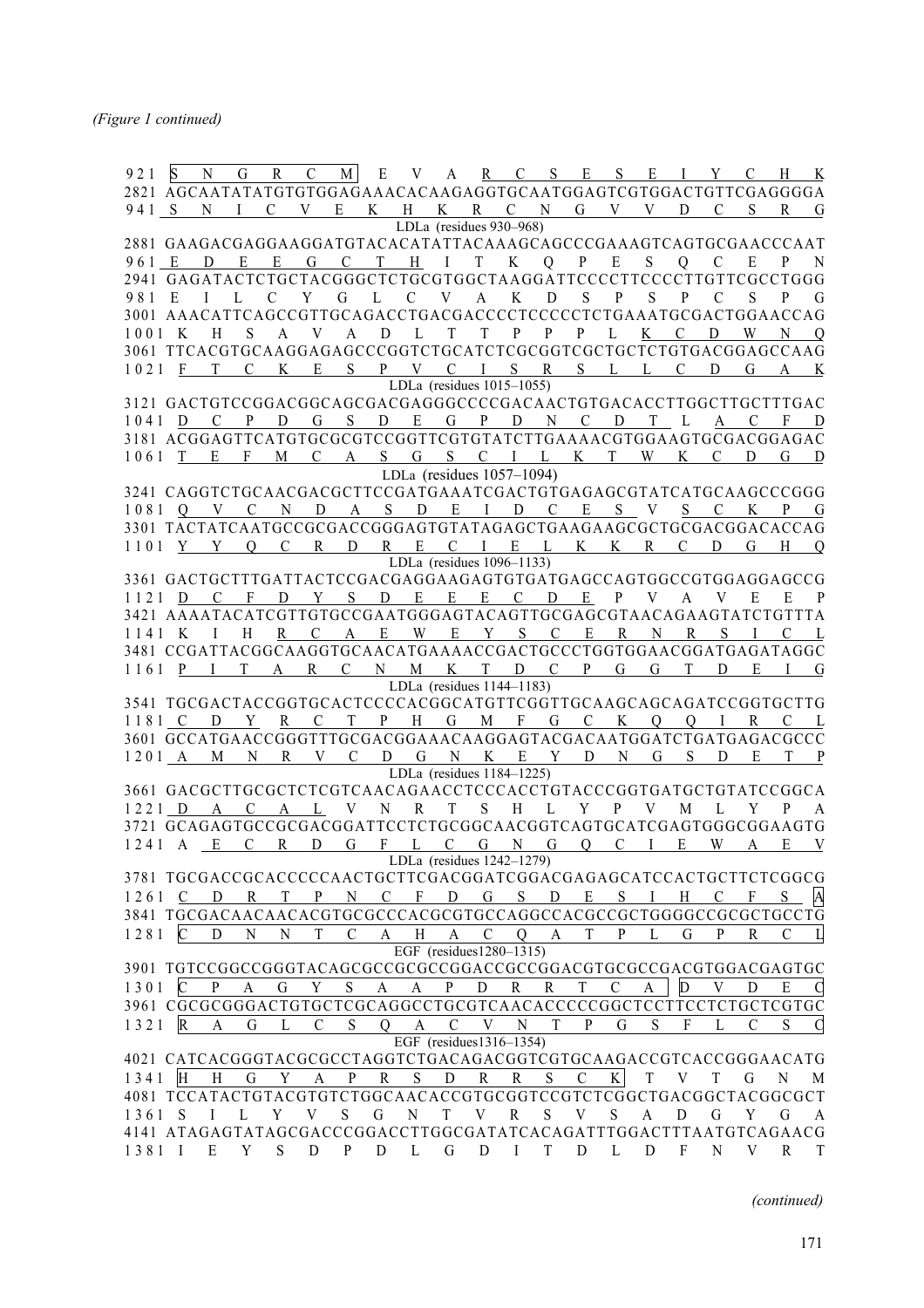4201 AAGCGTTTGTATGTGACGTCTACGGAGTCGGGGAAGCTGATAGAATTGAACGTGACGCAT 1 4 0 1 K R L Y V T S T E S G K L I E L N V T H 4261 GACGTGGTCGCCGTGACGAACGTGGGACGGCCGACCAGGGTGGCAGTGGACTGGGTGACG 1 4 2 1 D V V A V T N V G R P T R V A V D W V T LDLb (residues 1421–1465) 4321 GGCAACGTGTACTTCGCGGACAGCACGCCGGGTGCTAGCTGCGTGAGGGTCTGTGACGTC 1441 G N V Y F A D S T P G A S C V R V C D 4381 ACCAGGAGGAGATGCGCCAGGCTGCAGAAGATACCCTCTGACGCAACGGTCAAGGCATTG 1 4 6 1 T R R R C A R L Q K I P S D A T V K A L 4441 ATAGTGGAGCCGGCGTCACGGCGCATGTTCTACTGCGTTCAGCGCGGCCACGAGTCCGTG 1 4 8 1 I V E P A S R R M F Y C V Q R G H E S V 4501 GTCTGGTCCGCCTCGCTCTCCGGCCGGAGCGCCCTGGACCTCCTCCACGTGACCCAGTGC 1 5 0 1 V W S A S L S G R S A L D L L H V T Q C 4561 TCGGGATTAGCTGCCGATTCGTTCACGAGGAGGCTGTATGTGGCAGAGACTGCGCCCCCC 1 5 2 1 S G L A A D S F T R R L Y V A E T A P P LDLb (residues 1510–1552) 4621 CACATCATGGTCGTCGACTTCGATGGCAAGAATCCCAAGAAGATCCTGACGGAACGTCCA 1 5 4 1 H I M V V D F D G K N P K K I L T E R P 4681 CAGCTGCAAGCGCCCCACGCCTTGGCGCTCTTCGAAGACCACATATACTATTTGGTGGGC 1 5 6 1 Q L Q A P H A L A L F E D H I Y Y L V G LDLb (residues 1553–1595) 4741 GACTCGTACCGCCTCGGGCGCTGCCTGCTCCACGGCCCGAAGAACTGCGAGACCTACATC 1 5 8 1 D S Y R L G R C L L H G P K N C E T Y I 4801 TACAGGGTGTTCGACGCGAACACCTTCGTCATCAGACACGAGAGCATCCAGCGCGACGAC 1 6 0 1 Y R V F D A N T F V I R H E S I Q R D D 4861 CTGGTCAACGAGTGCGCCGCCCACGACTGCTCCAATGTGTGCGTGCTCGAGAAGGCTCCG 1 6 2 1 L V N E C A A H D C S N V C V L E K A P EGF (residues1624–1656) 4921 GTGTGTGTCTGCGACGACGGGCACGTCCGTGACGACGGGAACTGTGACCCCAGCAGCAAA 1641 V C V C D D G H V R D D G N C D P S S K 4981 AACGAGCTCCCCCTGTTCAACGGCTGGACGTACCAGGACTATCAGCGCGGTCACCGCGCC 1661 N E L P L F N G W T Y Q D Y Q R G H R A O-linked sugar domain (residues 1657–1683) 5041 AGCATCACCGTCGTCATCGCGGTCCTCGTGCTGTTCCTCGTGTACATAGCACTG TTTGTA 1 6 8 1 5 1 T V V I A V L V L F L V Y I A L F V Transmembrane region (residues1684–1706) 5101 TATTATCACTTCGTCTATAAACCAAAGAGGAAGAGGTCCACGGCTTATACAGAGGTGAGG 1701 <u>Y Y H F V Y</u> K P K R K R S T A Y T E V R 5161 TTCCAGAACAGCTCCGACGAAGCAGCGCAGTTGTCTTGCAGCCCGGCAGTCCAAATGAAT 1 7 2 1 F Q N S S D E A A Q L S C S P A V Q M N 5221 GGAAATCAACTTATCAATGGTAACGAATTCGTGAACCCGCTCCAGTACGTGCGCAACGTG 1741 G N Q <u>L I</u> N G N E F V <u>N P L Q</u> Y V R N V Cytoplasmic domain (residues1752–1755) 5281 TGGCAACAATCTATCAGAAGGAAGCCACGTCCTGTTTGTACAGCTGGCCTGTCAATAGCA 1 7 6 1 W Q Q S I R R K P R P V C T A G L S I A 5341 GTGCCTAACTCTCCACAGCAAGACTTCTCCGATACAGAGTCAGATCTAGACGATCGAGAA 1 7 8 1 V P N S P Q Q D F S D T E S D L D D R E 5401 ACAAAGAGGTTTATCCTCAAAAATAAATTTCTCAATTAACTTAAGTTACAGGAAATGTCG 1801 T K R F I L K N K F L N \* T T A A A T C T T T T T G C T G A G C A A A A A A T G G A T G G C A T A T T C C G A A T T T T A T A T T T T A A T C C T A C T A T T T A A G A T T T A G A T T A G G T T A T G A T A T A G C A T A A C T A A C T T C T A G C T T G T T A A A T T A T T T T A T T G T T T G A A T G T T A T C A A A A T A G T T T T T T T G C T A A A T T T T T A T A C A T A A A T G TATCGATATTGTATTGTTGAATTTTGAAAATAAA A C A T T G A T T T A T A T G A A A A A A A A A A A AAAAAAAA

**Figure 1.** Nucleotide sequence and deduced amino acid sequence of vitellogenin receptor of *A. pernyi* (Ap-VgR). Termination codon (TAA) is indicated by asterisk, the polyadenylation signals AATAAA are double-underlined.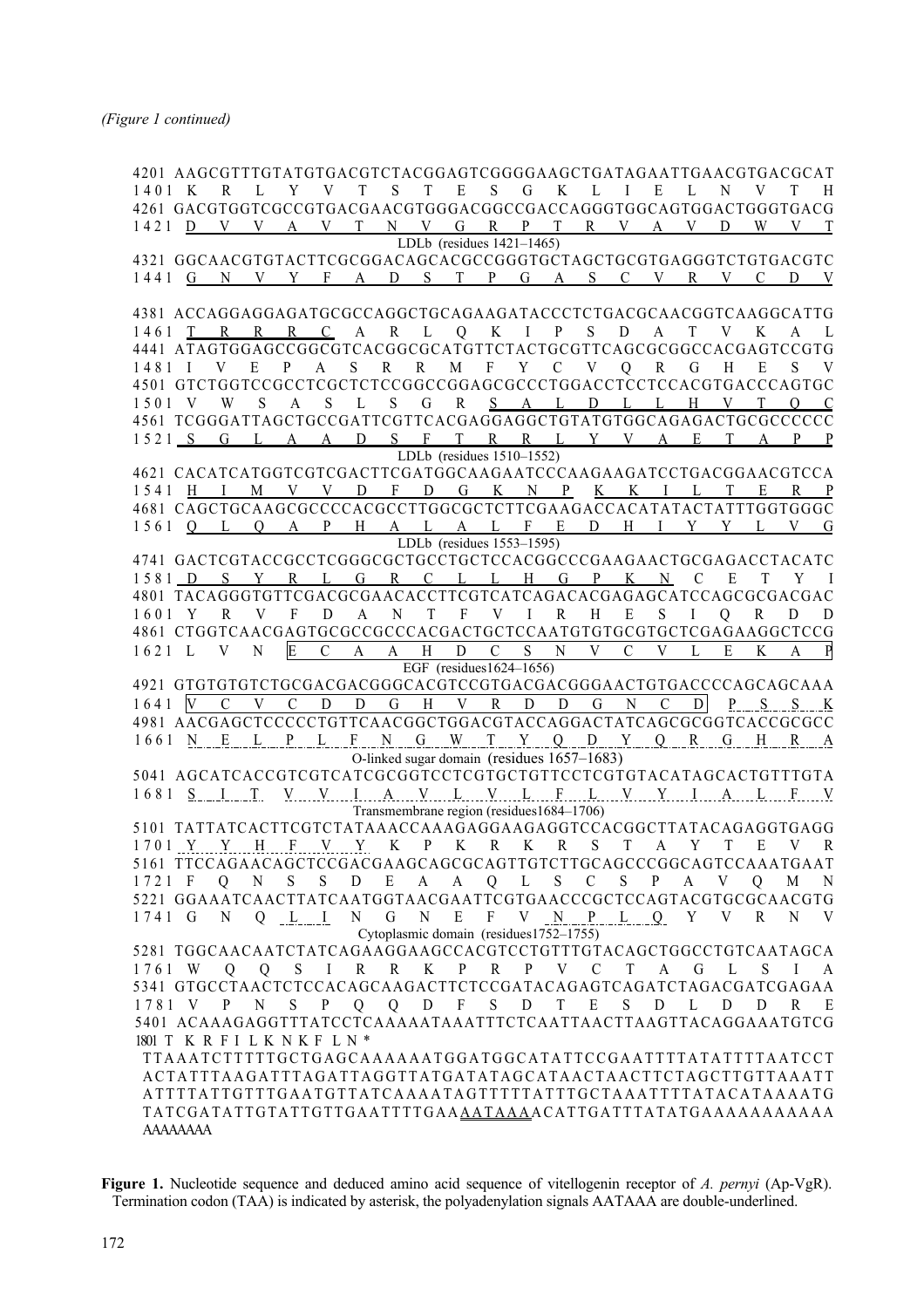

**Figure 2.** Phylogenetic analysis was performed by MEGA (version 4.0) program based on the VgR amino acid sequences from various species. The phylogenetic tree was constructed using the neighbor-joining algorithm method and bootstrap values (1000 repetitions) of the branches are indicated.



**Figure 3.** Analysis of recombinant Ap-VgR protein on 12% SDS-PAGE gels. The gels were revealed by Coomassie blue R-250 staining. Bacterial proteins were collected after 4 h induction with different IPTG concentration. Lane 1, *E. coli* BL21(DE3); Lane 2, before induction; Lanes 3-7, after induction with 0.2, 0.4, 0.6, 0.8, and 1.0 mM IPTG, respectively; M, molecular weight marker.

#### **Discussion and conclusion**

In this study, a full-length cDNA encoding Ap-VgR gene has been identified from *A. pernyi*. The cDNA is 5847 bp long and encodes a 202.9 kDa protein with isoelectric point of 5.7. The size of Ap-VgR molecules was similar to those of other insect Vgs (180-214 KDa) (Sappington *et al*., 1995). Analysis of deduced amino acid sequence shows that Ap-VgR is a member of lowdensity lipoprotein receptor (LDLR) subfamily and contains the conservative domains as those found in other animal VgRs (Yamamoto *et al.*, 1986; Davis *et al.*, 1987; Willnow *et al.*, 1995). Different from most insects and vertebrate VgRs (Tufail and Takeda, 2009), there are eleven cysteine-rich LDLa repeats in Ap-VgR with four LDLa repeats in its first binding site and seven in its second binding site. So whether there are some rela-



**Figure 4.** Western blot analysis of recombinant proteins with anti His-tag antibody. A protein band with a molecular mass of about 31.5 kDa was detected by western blotting using anti His-tag antibody. No immunoreactive band was found in the control group. Lanes 1, After IPTG induction, Lane 2, No IPTG induction.



**Figure 5.** Expression analysis of Ap-VgR by semiquantitative PCR. (A) Lanes 1-8, Expression of Ap-VgR in mid-intestine, silk gland, hemocytes, fat body, testis, integument, ovary and malpighian at the fifth larve stage, respectively. (B) Lanes 1-6, Expression of Ap-VgR in mid-intestine, malpighian, hemocytes, ovary, fat body and head at the pupae stage respectively. The expression of actin gene was used as a control.